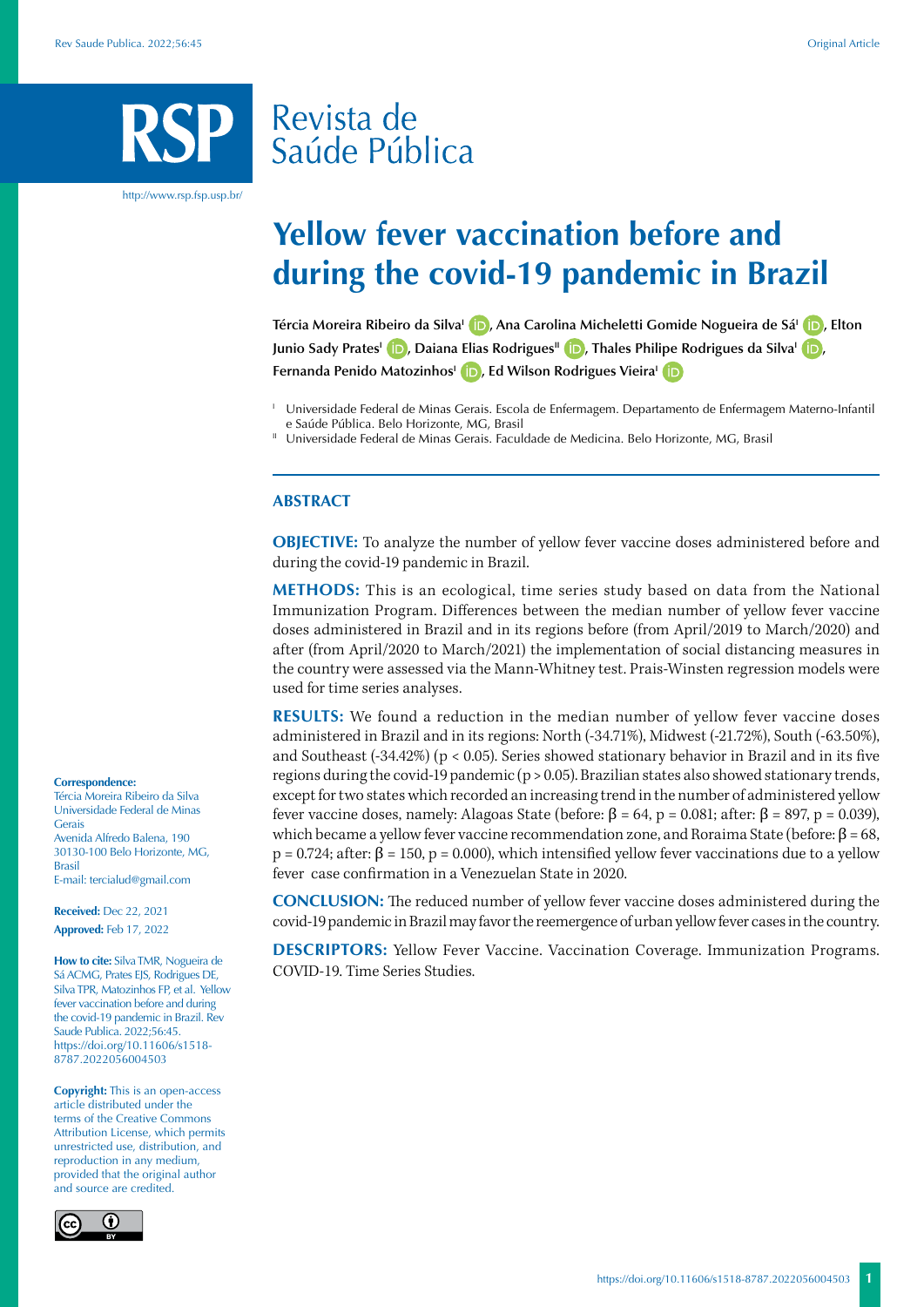## **INTRODUCTION**

National and international health agencies have recommended maintaining the implementation of immunization strategies during the coronavirus disease 2019 (covid-19) pandemic, mainly because immunization is an essential health strategy $1-3$ . However, more than a third of countries in the world have interrupted their immunization services during the covid-19 pandemic<sup>4</sup>. Moreover, fear of getting infected by SARS-CoV-2, which is the etiologic agent of covid-19<sup>5</sup>, has contributed to reducing the demand for vaccination in health services, even in countries which continued to implement immunization strategies.

This process has had a negative impact on the recommended vaccine coverage in several countries and regions worldwide. Consequently, such low vaccination coverage during the covid-19 pandemic may cause yellow fever (YF) outbreaks, according to a study assessing the impact of vaccination interruption during the covid-19 pandemic in 10 countries<sup>6</sup>. In Ethiopia and Nigeria, a one-year delay in campaigns against YF can increase approximately one death per 100,000 people, highlighting the risk of virus circulation in these populations<sup>6</sup>.

Yellow fever is a hemorrhagic disease caused by the yellow fever virus, which stands out among vaccine-preventable infectious diseases<sup>7</sup>. It is endemic to 47 low- and middle-income countries in the African and South American continents. Moreover, YF features varying severity and lethality levels and accounts for at least  $60,000$  deaths a year<sup>6-9</sup>. The yellow fever lethality rate in Brazil is also quite high. According to estimates, the disease accounted for 47.8% of death cases in the country from 2000 to 2021, on average<sup>10</sup>.

Yellow fever vaccination was introduced in Brazil by its National Immunization Program (PNI) in 1937. It was provided free of charge by primary care services to the population in the age group between nine months–59 years old. Such a strategy enabled ruling out urban YF in the country and consolidated itself as the main way to control YF9,11. Based on a systematic immunization schedule, the National Immunization Program ensures the vaccination of individuals who live in or travel to states located in the *Áreas com Recomendação de Vacina* (Vaccine Recommendation Zones – ACRV), in which YF transmission can take place<sup>11,12</sup>.

However, PNI has progressively expanded ACRVs in Brazil from 2014 onward. Such an expansion process comprised states and municipalities which, until then, were classified as free from YF virus circulation. It was implemented in response to surveillance strategies aimed at epizootics (death of non-human primates) and the YF epidemic, which started in the Midwest in 2016. The aforementioned epidemic accounted for 2,114 disease cases and for more than 700 deaths, most of which were recorded in regions that, until then, were YF-free. It was the worst YF outbreak in the history of the country<sup>12,13</sup>. Since 2020, the National Immunization Program has expanded its yellow fever vaccination recommendation to the entire national territory<sup>11,12</sup>.

The increased number of YF cases recorded during this outbreak has raised red flags to the likelihood of urban YF reemergence in Brazil since *Aedes aegypti* - which is a potential vector of the YF virus found in all Brazilian urban regions - can infect individuals with YF who will transmit the virus to other susceptible individuals and, consequently, perpetuate the urban cycle of the YF virus<sup>7,10</sup>. Although the immunization of individuals living in, or travelling to, ACRVs in Brazil is mandatory, vaccination coverage rates have remained below the targets established by the Ministry of Health<sup>12</sup>.

Many factors have favored such a vaccination coverage reduction, namely: precariousness of the Brazilian Unified Health System (SUS), implementation of the new immunization information system (SI-PNI), social and cultural aspects affecting vaccination acceptance, and inconstant availability of immunobiological drugs in primary care services $9,14-18$ . Furthermore, vaccination coverage in Brazil is heterogeneous<sup>16,19</sup>. Thus, investigating and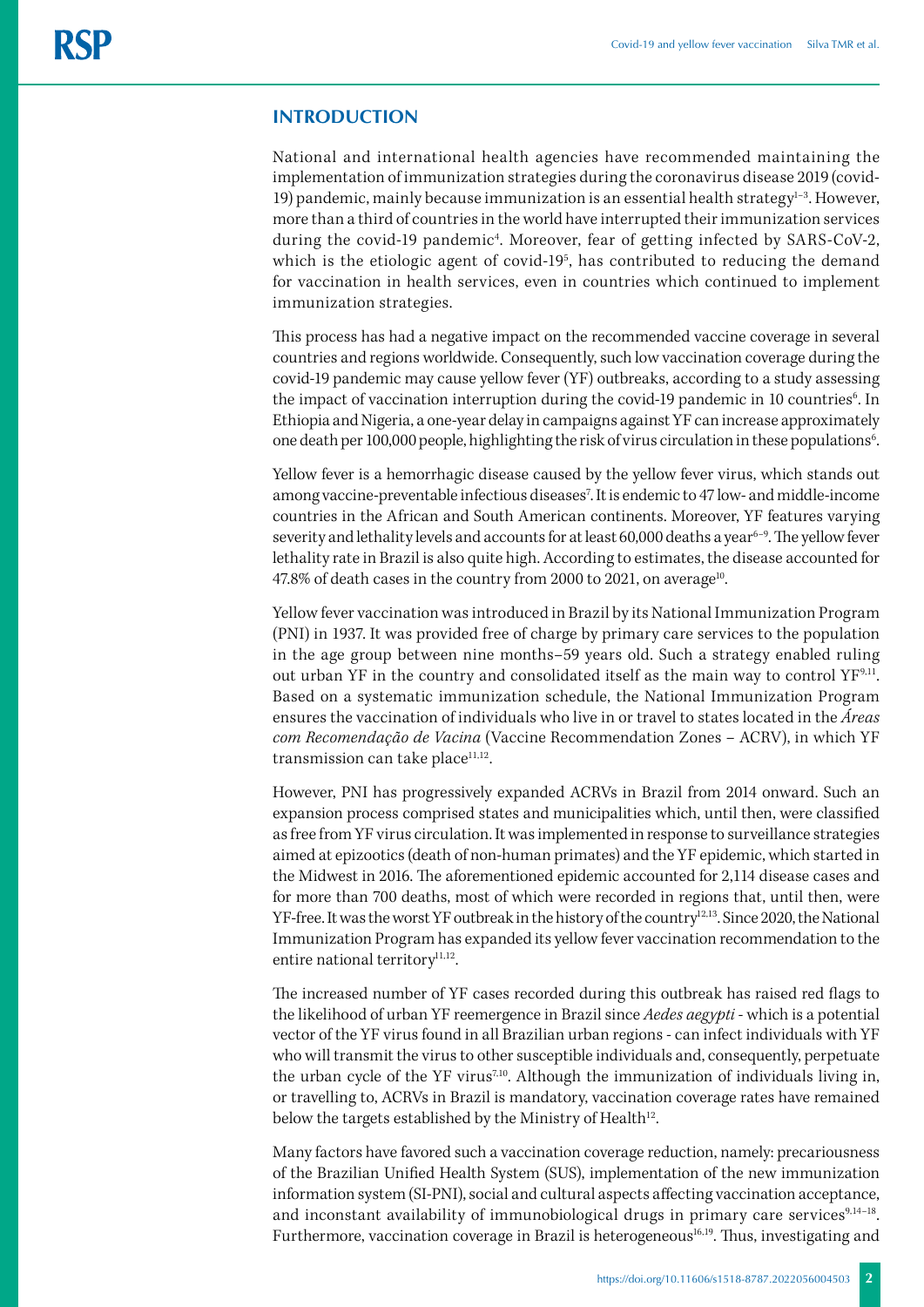monitoring low vaccination coverage zones is a strategic axis of good management practices focused on immunization programs, as recommended by World Health Organization<sup>20</sup>.

This study aimed to investigate the YF vaccination status in Brazil and time variations in the number of YF vaccine doses administered in Brazilian states and regions before and after the onset of the covid-19 pandemic by considering that the reduction in YF vaccine coverage rates in the country may have been worsened by the covid-19 pandemic and that YF incidence in large-sized cities may favor urban YF reemergence. Assumingly, results in this study may guide health strategies and policies focused on priority geographic zones that have shown decreased rates of YF vaccine doses administered over time.

# **METHODS**

#### **Study Design**

This is an ecological study conducted with data from the information system of the National Immunization Program (SI-PNI), available at http://sipni.datasus.gov.br/. SI-PNI provides the number of vaccine doses administered countrywide, stratified by month.

# **Data Collection**

Collected data refer to the number of YF vaccine doses administered to the Brazilian population from April 2019 to March 2021. Data extraction was based on the number of doses administered to the target audience – namely: nine-month- (first dose) and four-year-old children (second dose) – on a monthly basis.

## **Variables**

The number of administered doses was used as the dependent variable, whereas independent variables comprised geographic information about the five regions in the country (North, Northeast, Midwest, Southeast, and South), all 26 Federation Units and the Federal District, and all 5,568 Brazilian municipalities.

## **Statistical Analysis**

First, YF vaccine doses administered before (from April 2019 to March 2020) and after (April to March 2021) the implementation of social distancing measures in Brazil and its regions were summed. Next, differences between the median number of doses administered before and after the implementation of social distancing measures were evaluated by the Mann-Whitney U test, by considering interquartile ranges (IQR) at 5% significance level.

Variation rates in the median number of administered doses were estimated by the following equation:

[(median number of doses administered before the implementation of social distancing measures − median number of doses administered after the implementation of social distancing measures)/median number of doses administered before the implementation of social distancing measures x 100].

These analyses were processed in the Statistical Package for Social Sciences software (IBM-SPSS, v.19, IBM, Chicago, IL).

Moreover, time series analysis was used to check the effect of social distancing measures on time series observed for the number of administered YF vaccine doses, based on Prais-Winsten linear regression models<sup>21</sup>.

Time series in the absolute number of YF vaccine doses administered on a monthly basis from April 2019 to March 2020 (before the implementation of social distancing measures)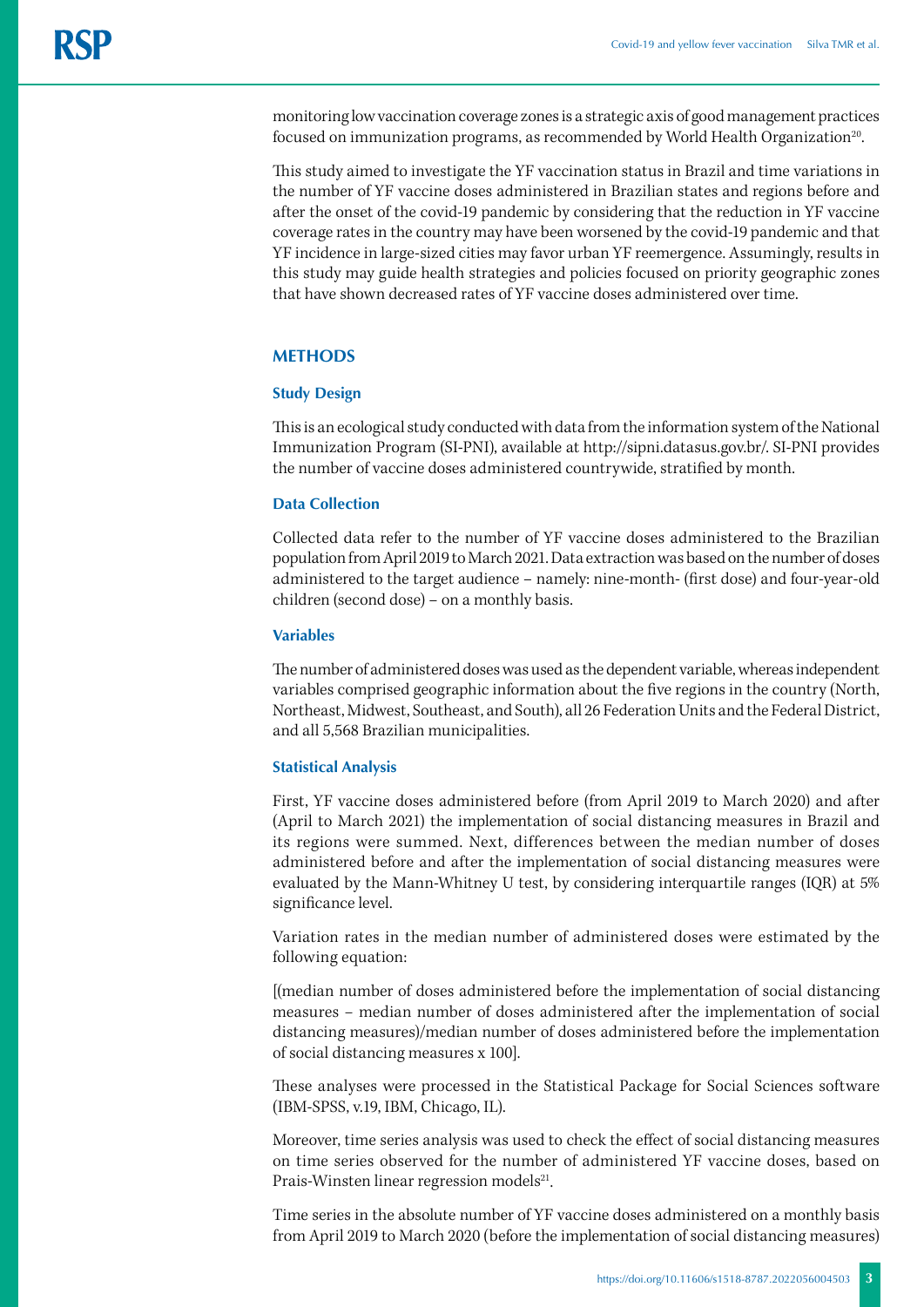and from April 2020 to March 2021 (during social distancing measures) were estimated. Data analysis also considered the absolute number of doses administered every month countrywide, as well as in its regions (North, Northeast, South, Southeast, and Midwest) and states. Prais-Winsten regression models were used to assess either significant increasing or decreasing trends in the number of administered YF vaccine doses. This model is based on a linear regression analysis. It aims at correcting the autocorrelation effect and is recommended for time series studies $21$ .

The indicator of interest (absolute number of administered doses) set for each month was used as the outcome variable in this analysis, whereas the surveyed month was used as an explanatory variable. There was a significant increasing or decreasing trend in the absolute number of doses administered when the model slope was different from zero

**Table 1.** Median and rate of variation in the median number of yellow fever vaccine doses administered in the Brazilian population from April 2019 to March 2020 and from April 2020 to March 2021. National Immunization Program, Brazil.

| <b>States and Regions</b> | Apr/19-Mar/20<br><b>Median (P25-P75)</b> | Apr/20-Mar/21<br><b>Median (P25-P75)</b> | <b>Variation</b><br>(%) | p <sup>a</sup> |
|---------------------------|------------------------------------------|------------------------------------------|-------------------------|----------------|
| Brazil                    | 518,510 (432,140-705,034)                | 349,028 (306,190-395,746)                | $-48.55$                | 0.003          |
| North                     | 50,108 (44,692-51,908)                   | 32,715 (26,462-36,436)                   | $-34.71$                | 0.000          |
| Acre                      | 1,818 (1,645-2,197)                      | 1,080 (975-1,318)                        | $-40.59$                | 0.000          |
| Amapá                     | 1,962 (1,887–7,736)                      | $1,811(889 - 3,698)$                     | $-7.69$                 | 0.000          |
| Amazonas                  | 13,900 (12,514-15,589)                   | 10,966 (7,606-12,429)                    | $-21.10$                | 0.000          |
| Pará                      | 16,540 (16,084-17,783)                   | 11,466 (9,239-13,117)                    | $-30.67$                | 0.000          |
| Rondônia                  | 5,486 (4,449–5,835)                      | 3,874 (3,042-4,284)                      | $-29.38$                | 0.000          |
| Roraima                   | 6,623 (5,310-7,217)                      | 1,726 (1,370-2,465)                      | $-73.93$                | 0.000          |
| <b>Tocantins</b>          | 3,273 (2,629-3,612)                      | 2,815 (2,445-2,958)                      | $-13.99$                | 0.000          |
| Northeast                 | 58,173 (51,450-89,927)                   | 108,070 (91,645-149,778)                 | $+85.77$                | 0.003          |
| Alagoas                   | 824 (719–1,414)                          | $5,025(265 - 8,214)$                     | $+509.83$               | 0.000          |
| Bahia                     | 26,101 (22,959-31,814)                   | 17,716 (15,645-19,779)                   | $-32.12$                | 0.000          |
| Ceará                     | 1,519 (1,392-2,253)                      | 16,826 (8,540-31,387)                    | $+1,007.70$             | 0.000          |
| Maranhão                  | 14,954 (13,416-16,586)                   | 9,399 (7,685-12,399)                     | $-37.14$                | 0.000          |
| Paraíba                   | 1,080 (988–1,314)                        | 7,268 (2,601-8,531)                      | $+524.40$               | 0.000          |
| Pernambuco                | 3,290 (2,833-29,374)                     | 63,087 (31,010-76,894)                   | $+1,817.53$             | 0.000          |
| Piauí                     | 6,381 (5,350-7,382)                      | 5,077 (4,314-5,450)                      | $-20.43$                | 0.000          |
| Rio Grande do Norte       | 1,596 (1,253–1,674)                      | 1,532 (1,296-2,328)                      | $-4.01$                 | 0.000          |
| Sergipe                   | 825 (707-949)                            | 307 (187-334)                            | $-62.78$                | 0.000          |
| Midwest                   | 38,328 (32,905-47,397)                   | 30,002 (26,385-34,161)                   | $-21.72$                | 0.017          |
| Distrito Federal          | 6,876 (6,205-10,984)                     | $6,034$ $(5,752-7,433)$                  | $-12.24$                | 0.000          |
| Goiás                     | 13,850 (12,817-14,678)                   | 10,157 (9,331-12,115)                    | $-26.66$                | 0.000          |
| Mato Grosso               | 11,186 (9,655-11,945)                    | 8,118 (7,172-8,913)                      | $-27.42$                | 0.000          |
| Mato Grosso do Sul        | 5,859 (5,292-7,116)                      | 5,117 (4,912-5,754)                      | $-12.66$                | 0.000          |
| Southeast                 | 171,181 (151,379-204,971)                | 112,257 (98,569-124,014)                 | $-34.42$                | 0.000          |
| Espírito Santo            | 7,981 (7,004-12,891)                     | 7,748 (6,371-8,664)                      | $-2.91$                 | 0.000          |
| Minas Gerais              | 39,856 (33,706-48,029)                   | 28,281 (25,697-32,761)                   | $-29.04$                | 0.000          |
| Rio Janeiro               | 20,704 (18,955-24,538)                   | 15,645 (12,986-17,591)                   | $-24.43$                | 0.000          |
| São Paulo                 | 105,524 (95,106-123,009)                 | 59,876 (51,960-65,557)                   | $-43.25$                | 0.000          |
| South                     | 174,257 (153,009-272,348)                | 63,590 (54,659-78,093)                   | $-63.50$                | 0.000          |
| Paraná                    | 56,869 (47,954-90,699)                   | 28,450 (22,136-36,574)                   | $-49.97$                | 0.000          |
| Santa Catarina            | 69,415 (62,682-123,464)                  | 19,441 (16,330-22,289)                   | $-71.99$                | 0.000          |
| Rio Grande do Sul         | 35,480 (24,488-50,338)                   | 15,609 (13,943-20,944)                   | $-56.00$                | 0.000          |

P: percentile.

a Mann-Whitney test (difference between medians).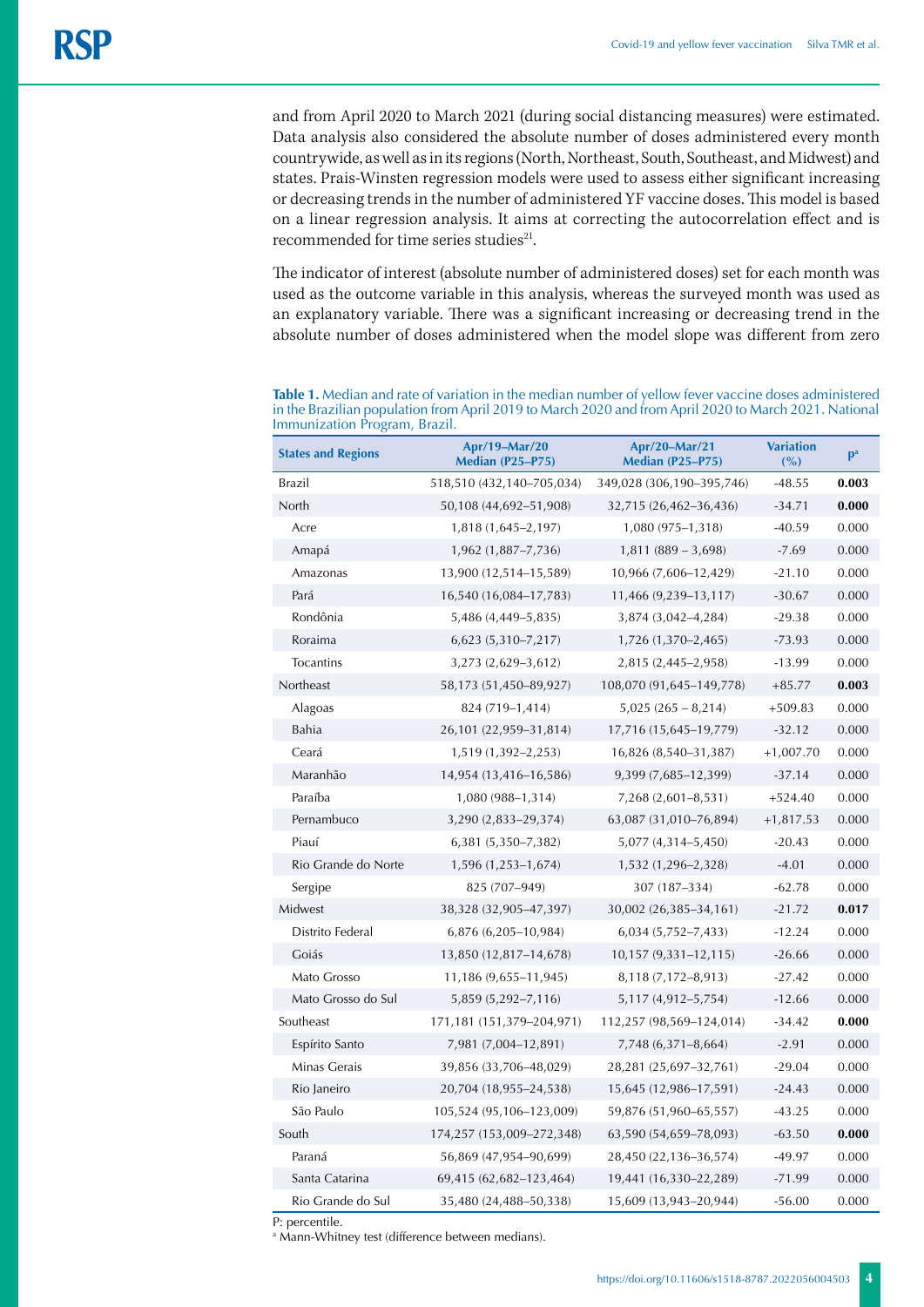and its p-value was equal to or lower than 0.05 ( $p \le 0.05$ ). A positive regression coefficient indicates an increased variation in the absolute number of monthly-administered doses within the evaluated period, whereas a negative regression coefficient indicates a reduced variation in this parameter.

A trend in the absolute number of doses administered was considered stationary whenever a statistically insignificant difference in the absolute number of monthly-administered doses was identified ( $p \ge 0.05$ ) in the evaluated period. Model accuracy was expressed by the coefficient of determination  $(R^2)$ . The Durbin-Watson test was applied to the entire investigated period to check the incidence of autocorrelation in the series $22$ .

Time series trend analyses were performed in the professional statistical software Stata, version 14.



Figure. Time trends in the number of yellow fever vaccine doses administered before and after the implementation of social distancing measures in Brazil and in its regions. National Immunization Program (PNI). From April 2019 to March 2021, Brazil.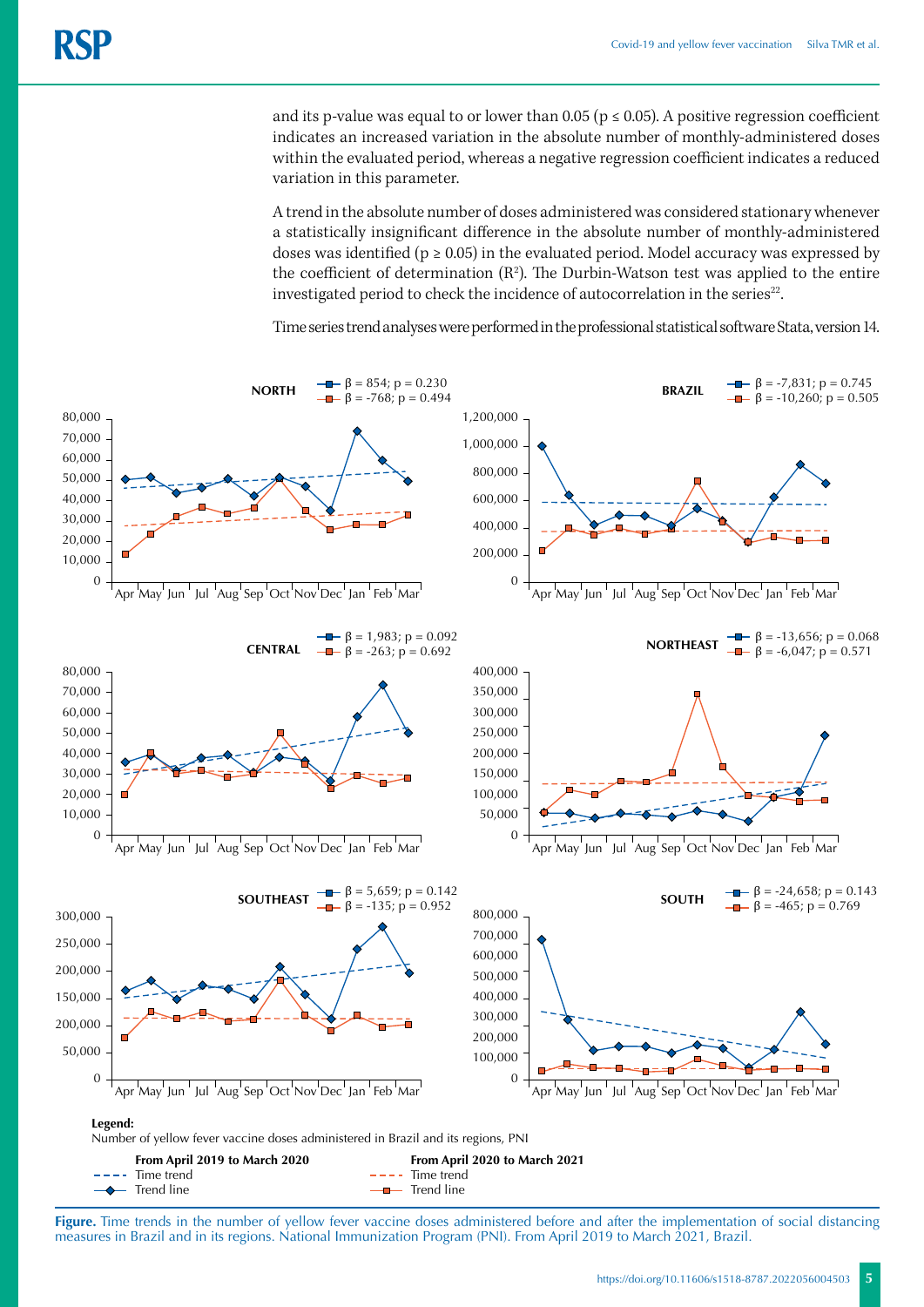#### **Ethical Aspects**

Since this study was based on freely accessible data, it did not require submission to a research ethics committee, as determined by the National Health Council Resolution n. 466/2012.

#### **RESULTS**

In total, 11,499,231 yellow fever vaccine doses were administered countrywide from April 2019 to March 2021, of which 4,533,135 (39.42%) after the implementation of social distancing measures. The median number of YF vaccine doses administered before the implementation of social distancing measures was 518,510 (IQR = 432,140–705,034), whereas the median number of vaccine doses administered when these recommendations were in force was 349,028 (IQR = 306,190–395,746). This outcome has indicated a 48.55% reduction (p = 0.003) in the number of administered YF vaccine doses.

All regions showed a reduced median number of YF vaccine doses administered during social distancing, except for the Northeastern region, which recorded an increased median number of YF vaccine doses administered during this period (p < 0.05).

**Table 2.** Time trends in the number of yellow fever vaccine doses administered before the implementation of social distancing measures in Brazil, based on Federation Units. National Immunization Program. From April 2019 to March 2020, Brazil.

| <b>States</b>       | Apr/19  | <b>May/19</b> | un/19  | ul/19   | <b>Aug/19</b> | Sep/19  | <b>Oct/19</b> | Nov/19 | <b>Dec/19</b> | Jan/20  | Feb/20  | Mar/20  | p     | <b>Slope</b><br>$(\beta)$ |
|---------------------|---------|---------------|--------|---------|---------------|---------|---------------|--------|---------------|---------|---------|---------|-------|---------------------------|
| Acre                | 1,790   | 1,847         | 1,679  | 1,917   | 1,634         | 1,444   | 1,550         | 1,865  | 1,741         | 3,065   | 2,903   | 2,291   | 0.118 | 78                        |
| Alagoas             | 761     | 777           | 628    | 639     | 705           | 779     | 870           | 993    | 1,537         | 1,675   | 1,698   | 1,047   | 0.081 | 64                        |
| Amapá               | 1,965   | 2,019         | 2,092  | 2,132   | 2,184         | 1,289   | 2,105         | 1,946  | 1,616         | 1,960   | 1,341   | 1,018   | 0.01  | $-67.87$                  |
| Amazonas            | 14,765  | 14,432        | 13,045 | 12,676  | 15,013        | 13,369  | 12,460        | 11,390 | 8,263         | 32,468  | 19,372  | 15,782  | 0.227 | 580                       |
| Bahia               | 25,532  | 24,413        | 16,884 | 26,068  | 26,135        | 22,475  | 32,732        | 27,514 | 15,447        | 32,161  | 38,954  | 30,774  | 0.066 | 927                       |
| Ceara               | 2,369   | 2,589         | 2,302  | 2,106   | 1,524         | 1,514   | 1,458         | 1,382  | 1,549         | 1,273   | 1,219   | 1,423   | 0.004 | $-105$                    |
| Distrito Federal    | 6,238   | 7,136         | 5,666  | 6,491   | 8,656         | 6,617   | 8,189         | 6,194  | 5,453         | 11,761  | 21,773  | 16,711  | 0.045 | 968                       |
| Espírito Santo      | 6,836   | 7,831         | 5,883  | 7,765   | 8,131         | 6,844   | 9,350         | 10,476 | 7,486         | 13,697  | 25,898  | 14,291  | 0.011 | 1,078                     |
| Goiás               | 13,882  | 14,693        | 11,522 | 13,818  | 14,635        | 12,659  | 13,293        | 13,533 | 8,503         | 21,541  | 23,329  | 14,237  | 0.203 | 434                       |
| Maranhão            | 17,121  | 17,877        | 14,174 | 15,742  | 13,496        | 13,019  | 15,560        | 13,390 | 8,997         | 14,348  | 16,659  | 16,369  | 0.519 | $-159$                    |
| Mato Grosso         | 10,889  | 12,017        | 9,390  | 11,134  | 10,452        | 7,216   | 11,238        | 11,319 | 7,694         | 15,923  | 18,555  | 11,730  | 0.185 | 360                       |
| Mato Grosso do Sul  | 5,023   | 5,846         | 5,285  | 6,621   | 5,969         | 4,268   | 5,873         | 5,758  | 5,315         | 8,763   | 10,194  | 7,281   | 0.056 | 281                       |
| Minas Gerais        | 39,622  | 46,445        | 36,274 | 40,091  | 35,271        | 26,432  | 48,558        | 33,185 | 21,038        | 55,302  | 63,785  | 43,780  | 0.403 | 888                       |
| Pará                | 16,444  | 17,421        | 16,324 | 17,836  | 17,789        | 14,359  | 16,126        | 16,070 | 10,163        | 19,060  | 17,766  | 16,636  | 0.695 | $-68$                     |
| Paraíba             | 1,295   | 1,096         | 974    | 1,064   | 1,321         | 1,356   | 1,330         | 882    | 1,057         | 1,032   | 1,111   | 607     | 0.116 | $-33$                     |
| Paraná              | 164,056 | 95,300        | 63,701 | 47,877  | 58,596        | 48,187  | 53,704        | 45,166 | 26,202        | 55,142  | 110.709 | 76.899  | 0.253 | $-5,167$                  |
| Pernambuco          | 3,055   | 2,759         | 2,491  | 3,326   | 3,485         | 3,291   | 3,194         | 2,462  | 3,289         | 38,004  | 40,089  | 188,155 | 0.061 | 12,142                    |
| Piauí               | 5,154   | 6,134         | 5,767  | 6,629   | 5,837         | 5,211   | 7,392         | 6,893  | 4,668         | 7,653   | 8,866   | 7,354   | 0.024 | 201                       |
| Rio de Janeiro      | 20,843  | 23,338        | 18,911 | 20,566  | 19,087        | 15,634  | 24,938        | 19,144 | 13,676        | 26,616  | 25,571  | 21,239  | 0.512 | 199                       |
| Rio Grande do Norte | 1,678   | 1,650         | 1,637  | 1,555   | 1,829         | 1,760   | 1,662         | 1,216  | 1,101         | 1,367   | 1,433   | 1,009   | 0.016 | $-55$                     |
| Rio Grande do Sul   | 28,600  | 25,282        | 22,891 | 60,915  | 51,414        | 24,224  | 40,303        | 36,537 | 21,107        | 34,423  | 95,760  | 47,111  | 0.154 | 2,449                     |
| Rondônia            | 5,380   | 5,743         | 5,121  | 5,543   | 4,226         | 3,567   | 5,851         | 5,790  | 4,056         | 5,430   | 6,915   | 5,854   | 0.487 | 60                        |
| Roraima             | 7,100   | 6,713         | 3,025  | 3,794   | 7,008         | 6,433   | 10,568        | 6,460  | 7,257         | 7,589   | 6,533   | 4,936   | 0.724 | 68                        |
| Santa Catarina      | 495,822 | 181,492       | 65,022 | 67,809  | 61,903        | 71,022  | 86,503        | 82,199 | 26,136        | 67,630  | 135,785 | 59,161  | 0.075 | $-23,142$                 |
| São Paulo           | 96,808  | 105,584       | 88,323 | 105,986 | 105,465       | 100,185 | 124,369       | 94,539 | 69,218        | 145,426 | 166,707 | 118,931 | 0.108 | 3,505                     |
| Sergipe             | 1,296   | 1,173         | 786    | 957     | 644           | 870     | 865           | 739    | 723           | 702     | 927     | 546     | 0.009 | $-41$                     |
| Tocantins           | 3,055   | 3,412         | 2,816  | 2,567   | 3,346         | 1,942   | 3,355         | 3.679  | 2.355         | 4.842   | 4.898   | 3.201   | 0.081 | 115                       |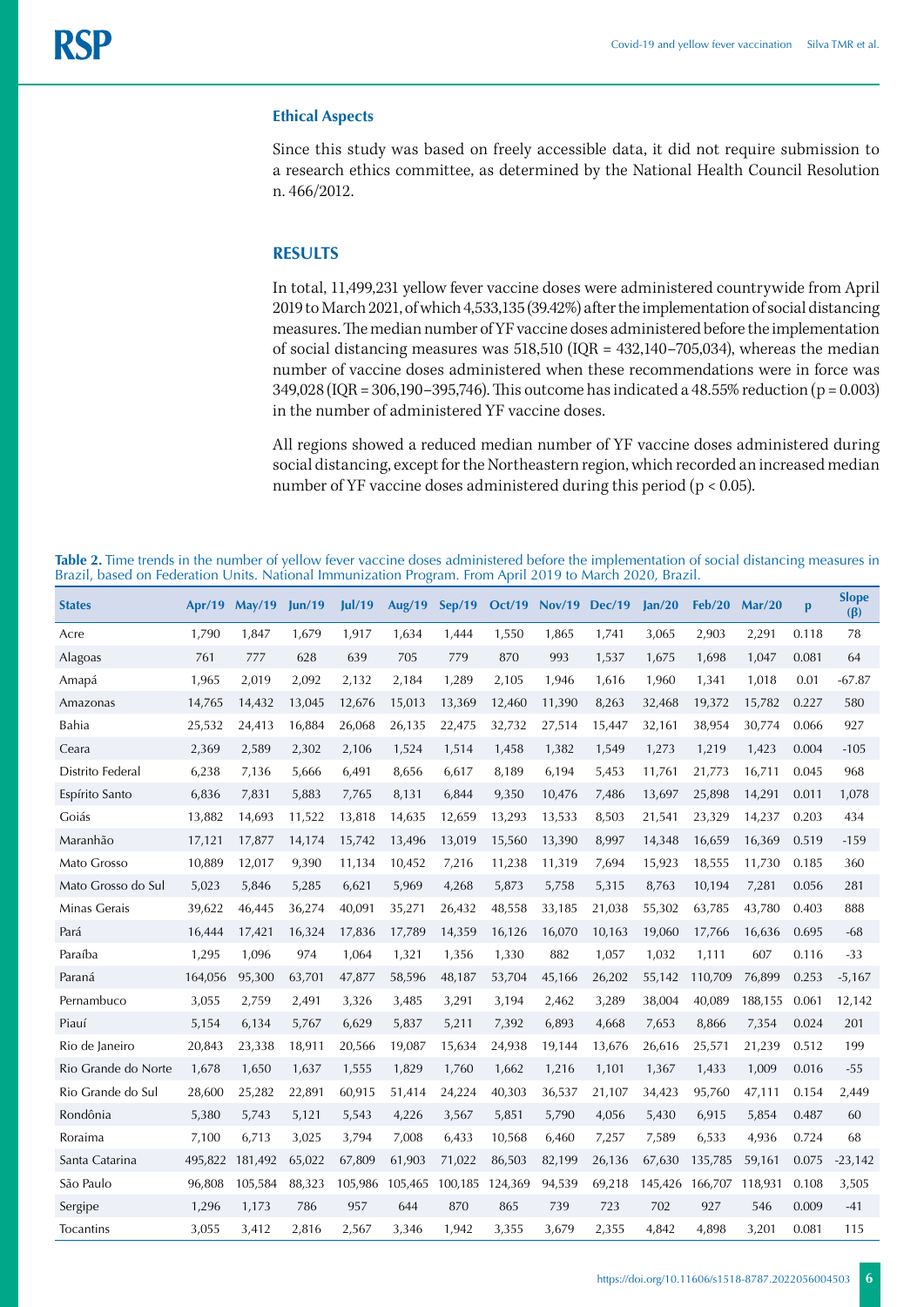States in the Northeastern region, such as Alagoas, Ceará, Paraíba, and Pernambuco which became ACRVs in 2020 - showed an increased median number of YF vaccine doses administered during social distancing. Other Brazilian states showed a reduced median number of administered doses which ranged from 73.93% (in Roraima State) to 2.91% (in Espírito Santo State); p < 0.05 (Table 1).

Figure shows the time series referring to the number of YF vaccine doses administered in Brazil and in its regions. There was a reduction in the absolute number of YF vaccine doses administered in April 2020, when the country implemented social distancing measures. Trends in the absolute number of doses administered remained stationary in the two investigated periods in Brazil and in its regions ( $p \ge 0.05$ ). However, its slope reduction speed  $(\beta)$  has increased during social distancing.

Tables 2 and 3 show the number of vaccine doses administered per month and the time trends referring to the number of YF vaccine doses administered in Brazilian states during the evaluated periods. The time trend observed in the number of vaccine doses changed from increasing to stationary in the Federal District, as well as in Espírito Santo and Piauí states. Distrito Federal, Espírito Santo, and Rio Grande do Norte showed an increasing trend before the pandemic ( $p < 0.05$ ) which were stationary after the pandemic ( $p > 0.05$ ). Alagoas and Roraima had stationary trends before the pandemic  $(p > 0.05)$ , and increasing ones after it ( $p < 0.05$ ).

**Table 3.** Time trends in the number of yellow fever vaccine doses administered after the implementation of social distancing measures in Brazil, based on Federation Units. National Immunization Program. From April 2020 to March 2021, Brazil.

| <b>States</b>       | Ar/20  | Mav/20 | un/20  | ul/20  | <b>Aug/20</b> | Sep/20 | Oct/20  | Nov/20 Dec/20 |        | lan/21 | Feb/21 | Mar/21 | $\mathbf{p}$ | <b>Slope</b><br>$(\beta)$ |
|---------------------|--------|--------|--------|--------|---------------|--------|---------|---------------|--------|--------|--------|--------|--------------|---------------------------|
| Acre                | 696    | 953    | 967    | 1,071  | 1,037         | 1,461  | 1,896   | 1,331         | 1,089  | 1,281  | 1,000  | 1,186  | 0.212        | $-0.3$                    |
| Alagoas             | 183    | 201    | 150    | 457    | 3,201         | 4,512  | 16,952  | 8,491         | 5,538  | 7,384  | 6,990  | 8,843  | 0.039        | 897                       |
| Amapá               | 214    | 192    | 520    | 975    | 817           | 1,043  | 1,112   | 473           | 869    | 1,184  | 1,129  | 730    | 0.058        | 59                        |
| Amazonas            | 1,786  | 7,913  | 12,398 | 12,440 | 11,863        | 12,337 | 20,218  | 12,451        | 8,298  | 6,066  | 7,504  | 10,070 | 0.263        | $-637$                    |
| Bahia               | 13,119 | 18,899 | 19,131 | 21,932 | 17,963        | 19,996 | 24,719  | 16,629        | 13,965 | 16,576 | 15,335 | 17,470 | 0.133        | $-491$                    |
| Ceara               | 1,208  | 4,436  | 7,603  | 11,351 | 15,863        | 33,416 | 83,355  | 38,839        | 25,301 | 17,789 | 17,861 | 11,864 | 0.872        | $-644$                    |
| Distrito Federal    | 5,719  | 13,080 | 7,505  | 6,513  | 5,934         | 6,132  | 11,340  | 7,219         | 4,728  | 5,937  | 4,415  | 5,852  | 0.063        | $-342$                    |
| Espirito Santo      | 4,148  | 9,094  | 7,674  | 8,795  | 7,663         | 8,025  | 13,326  | 8,274         | 6,158  | 7,822  | 6,305  | 6,572  | 0.944        | $-14$                     |
| Goiás               | 6,100  | 13,851 | 10,341 | 11,245 | 9,974         | 10,854 | 16,981  | 12,405        | 7,995  | 9,376  | 9,316  | 9,974  | 0.883        | $-36$                     |
| Maranhão            | 6,039  | 7,444  | 10,661 | 13,533 | 11,537        | 12,687 | 16,073  | 8,409         | 6,951  | 9,195  | 8,477  | 9,603  | 0.374        | $-369$                    |
| Mato Grosso         | 4,997  | 9,172  | 7,653  | 8,345  | 7,892         | 8,399  | 13,653  | 9,036         | 6,171  | 8,546  | 7,096  | 7,400  | 0.532        | $-126$                    |
| Mato Grosso do Sul  | 3,230  | 5,055  | 5,264  | 5,791  | 4,932         | 5,117  | 8,169   | 6,257         | 4,375  | 5,644  | 4,906  | 5,117  | 0.806        | $-28$                     |
| Minas Gerais        | 25,524 | 38,181 | 32,384 | 32,887 | 28,101        | 28,462 | 41,883  | 28,022        | 23,577 | 28,559 | 23,977 | 26,216 | 0.075        | $-710$                    |
| Pará                | 5,796  | 6,956  | 10,378 | 13,458 | 11,729        | 13,315 | 15,493  | 12,525        | 8,860  | 11,203 | 10,641 | 12,500 | 0.888        | $-53$                     |
| Paraíba             | 87     | 495    | 1,721  | 5,241  | 6,964         | 6,618  | 30,159  | 10,210        | 7,572  | 8,605  | 7,652  | 8,312  | 0.232        | 860                       |
| Paraná              | 21,123 | 39.622 | 30,772 | 29,118 | 20,423        | 25,178 | 43,207  | 38,509        | 27,494 | 28,284 | 28,616 | 20.704 | 0.33         | $-784$                    |
| Pernambuco          | 38,147 | 76,968 | 57,166 | 76,672 | 69,198        | 69,009 | 163,931 | 77,011        | 35,487 | 29,518 | 25,455 | 27,963 | 0.495        | $-2,694$                  |
| Piauí               | 2,410  | 4,293  | 5,178  | 5,465  | 5,373         | 5,591  | 8,624   | 5,408         | 4,013  | 4,977  | 4,511  | 4,378  | 0.429        | $-137$                    |
| Rio de Janeiro      | 7,653  | 12,798 | 12,094 | 15,373 | 15,917        | 16,124 | 34,457  | 19,329        | 13,553 | 17,760 | 14,551 | 17,086 | 0.298        | 642                       |
| Rio Grande do Norte | 140    | 263    | 1,254  | 1,443  | 1,851         | 2,131  | 4,446   | 2,612         | 2,394  | 1,424  | 1,491  | 1,573  | 0.884        | $-28$                     |
| Rio Grande do Sul   | 12,745 | 21,885 | 18,121 | 17,521 | 13,776        | 15,615 | 36,966  | 23,411        | 14,121 | 15,603 | 13,884 | 14,739 | 0.51         | $-520$                    |
| Rondônia            | 2,556  | 4,100  | 3,871  | 4,364  | 3,981         | 3,877  | 5,714   | 4,346         | 3,015  | 2,805  | 3,124  | 3,364  | 0.145        | $-145$                    |
| Roraima             | 751    | 1,101  | 1,340  | 1,736  | 1,677         | 1,880  | 2,430   | 1,462         | 1,717  | 2,896  | 2,584  | 2,477  | $\mathbf{0}$ | 150                       |
| Santa Catarina      | 19,798 | 27,866 | 20,710 | 19,085 | 13,339        | 15,606 | 29,530  | 19,003        | 12,464 | 18,503 | 22,290 | 22,287 | 0.762        | $-140$                    |
| São Paulo           | 40,687 | 66,011 | 60,152 | 68,357 | 56,159        | 59,600 | 94,071  | 64,196        | 48,003 | 63,606 | 52,734 | 51,703 | 0.939        | $-88$                     |
| Sergipe             | 88     | 108    | 170    | 241    | 339           | 300    | 315     | 457           | 315    | 342    | 320    | 251    | 0.979        | $-0,5$                    |
| Tocantins           | 2,141  | 3.006  | 2,851  | 2.939  | 2.525         | 2,965  | 4,208   | 2,523         | 1.995  | 2.887  | 2.419  | 2.779  | 0.874        | $-8$                      |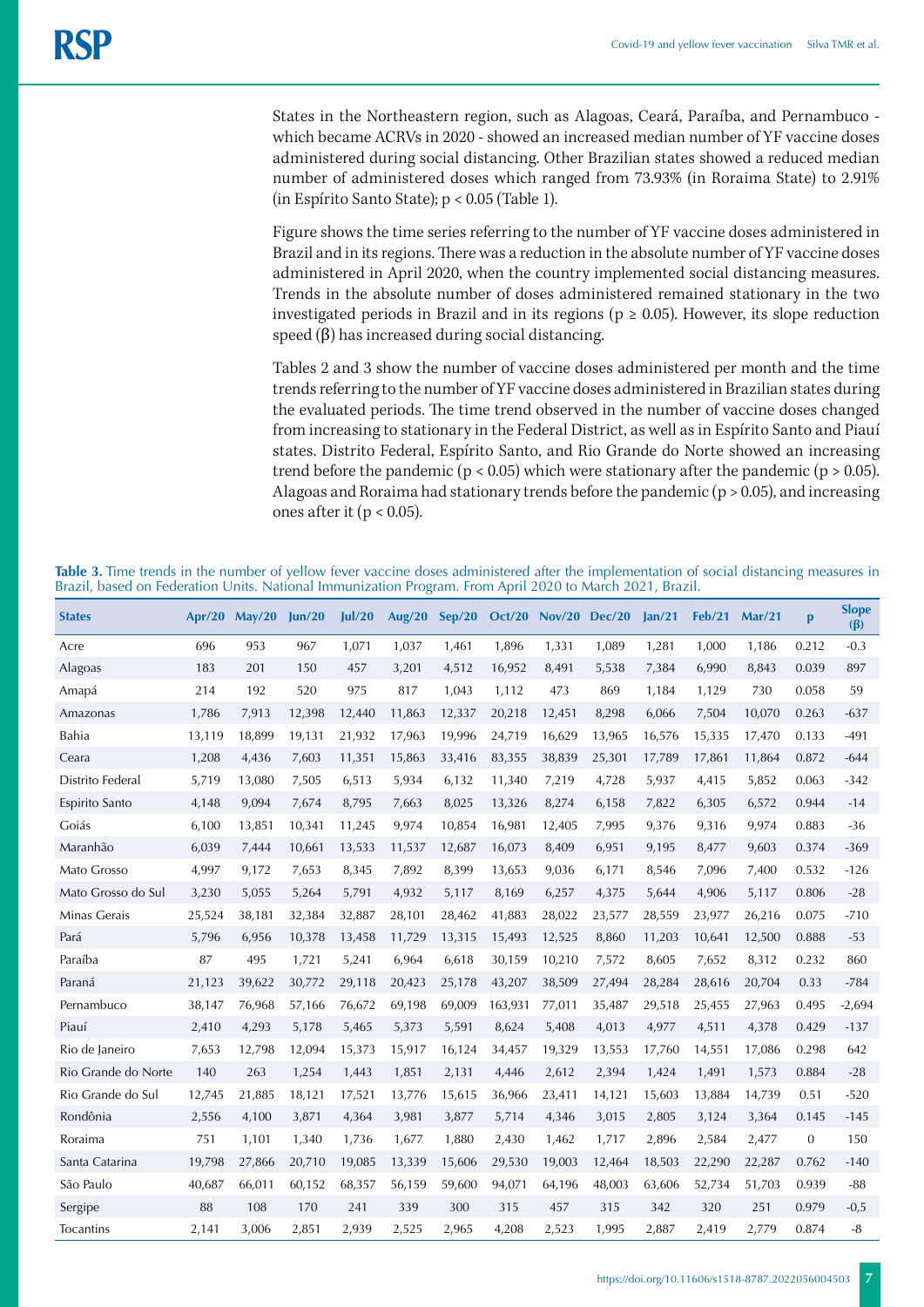#### **DISCUSSION**

There was a significant decrease in the median number of YF vaccine doses administered in Brazil and its Northern, Midwestern, Southern, and Southeastern regions, as well as an increase in the median number of YF vaccine doses administered in the Northeast after the adoption of non-pharmacological measures in response to the covid-19 pandemic. The time trends observed for the number of YF vaccine doses administered in Brazil and its Southeastern, Southern, and Midwestern regions were stationary. However, they showed a faster slope reduction speed during the implementation of social distancing measures imposed by the covid-19 pandemic.

Alagoas State became an ACRV in 2020<sup>10</sup> and Roraima State has intensified yellow fever vaccine administrations due to a YF case confirmed in the Venezuelan State of Bolívar (bordering Roraima State) in 20207 , which may explain the increasing trend in the number of vaccine doses administered in these Brazilian states. Furthermore, these findings can be explained by the sharp decrease in the number of YF vaccine doses administered in April 2020, which preceded the abrupt increase in the number of YF vaccine doses administered in the subsequent months until the end of the evaluated period.

Findings in this study have indicated that some states in ACRVs, and those which reported recent cases of wild YF and epizootics, showed decline trends in the number of YF vaccine doses administered within the analyzed period. Santa Catarina State, in Southern Brazil, reported 151 epizootic cases and 26 YF cases in humans from July 2020 to January 2021, indicating YF virus circulation in the State<sup>10,23</sup>. Therefore, the decreasing trend in the number of YF vaccine doses identified in this study points toward the risk of sustained YF virus transmission in Santa Catarina State, as well as a risk of urban YF incidence since approximately 55% of its population lives in urban areas $24$ .

Moreover, Santa Catarina, Paraná, and Rio Grande do Sul States, which are also located in Southern Brazil, became ACRVs in 2017, when evidence of YF virus circulation was found and its likely dispersion route, identified: it started in areas of typical Atlantic Forest vegetation in São Paulo State (Southeastern Brazil), reaching the South<sup>11</sup>.

Accordingly, the evidence of YF virus circulation associated with a reduction in the median number of administered YF vaccine doses and the downward trend in the number of doses administered in the population living in the South has evidenced the risk of sustained YF virus transmission, which can lead to increasing YF-related mortality rates in humans. The inclusion of Alagoas, Ceará, Maranhão, Paraíba, and Pernambuco States (Northeastern Brazil) in the  $\text{ACRV}^{11}$  group in 2019 may have contributed to the increasing trend in the number of YF vaccine doses administered throughout the sanitary measures adopted during the covid-19 pandemic.

However, in addition to studies focused on investigating the administration of YF vaccine doses, it is necessary to conduct research focused on assessing YF vaccine coverage to assess whether the target population living in these states was properly immunized and reached the vaccination coverage goal of at least 95% set by the PNI<sup>11,25</sup>.

Although YF cases in humans have not yet been identified in these Northeastern states, they have become ACRVs, as determined by the Secretariat of Health Surveillance<sup>11</sup>. This strategy was established in response to the progressive increase of YF and epizootic cases in states outside the Amazon region, which, until then, was the only region within the Brazilian territory known to be endemic for  $YF^{7,12}$ . In addition to the progressive increase in the number of YF cases, an outbreak took place in Brazil between 2016 and 2018. It accounted for the largest number of reported cases in the history of the country and favored YF virus circulation in areas which, until then, were free from its circulation<sup>13</sup>. There were also records of YF cases and death of foreign individuals who were in Brazil at the time of the outbreak<sup>12</sup>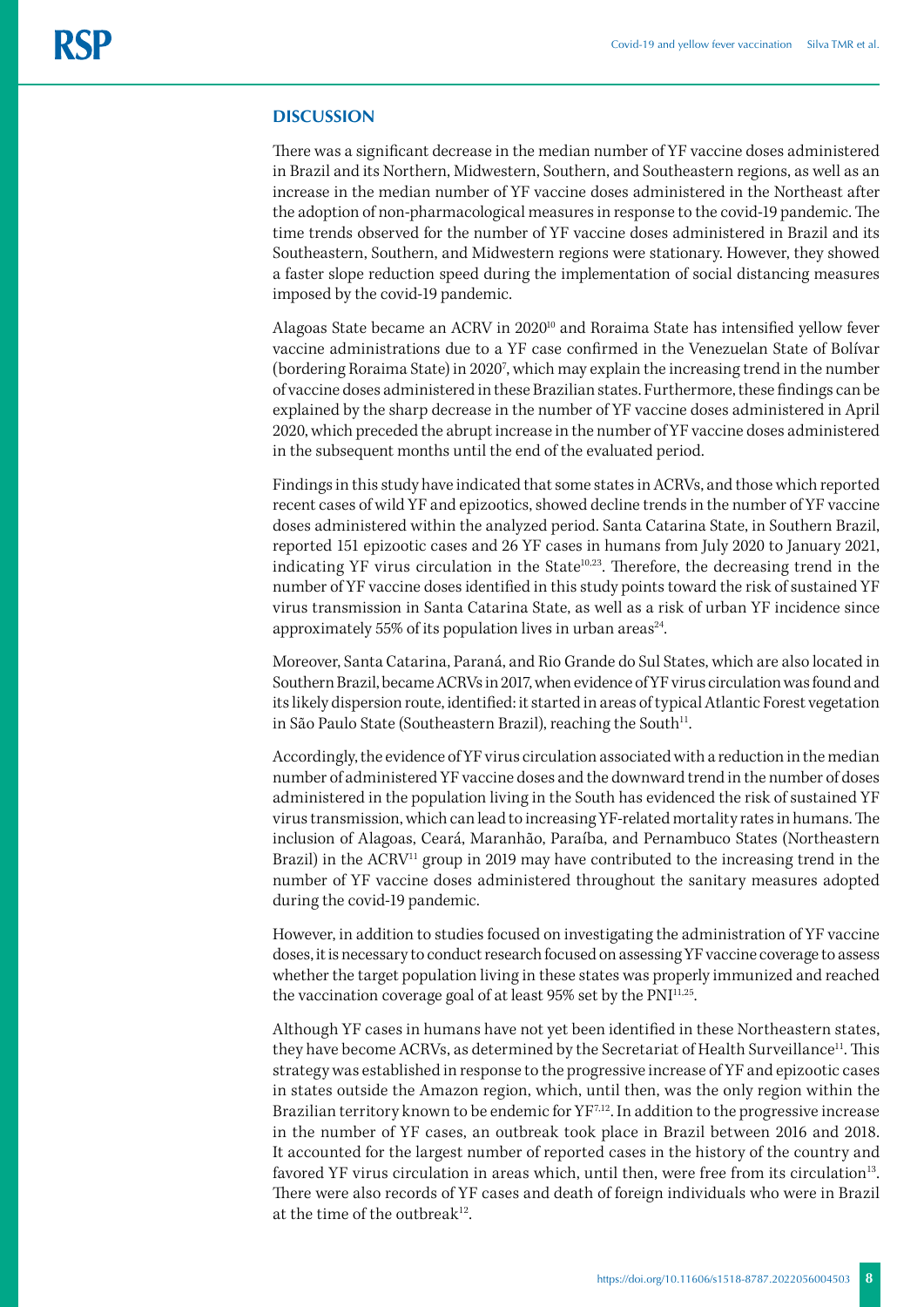Although the covid-19 pandemic also plagued the richest regions in Brazil, it is worth emphasizing that it has worsened health inequalities and increased social and ethnic-racial disparities in the country. It mainly affected its poorest regions, such as Northern Brazil26. It historically shows the worst immunization indicators in the country, in addition to precarious conditions of primary care services, which account for providing immunobiological drugs to the population for free<sup>16,18</sup>. Associated with these factors, the collapse of health services in some Northern states, due to the high demand for hospital beds for patients with covid-19, may have contributed to reducing the population's demand for immunization services $27,28$  and directly impacting the number of YF vaccine doses administered in the region.

Despite increasing trends in the number of YF vaccine doses administered in the Northern region, it is worth emphasizing that we observed fluctuations. April 2020 recorded an abrupt drop in the number of administered YF vaccine doses, though there was a progressive increase in the number of YF vaccine doses administered after April. However, it was insufficient to reach the number of doses administered before the pandemic, which resulted in a 54.22% decrease in the median number of administered YF vaccine doses.

More than a year after the first case of covid-19 in Brazil, immunization rates against this disease are still low in the Brazilian population<sup>29</sup>. Moreover, high transmission and sustained mortality estimates point toward the long-term maintenance of social distancing strategies<sup>30</sup>. Given this scenario, it is necessary to adopt health strategies and policies capable of ensuring the population's access to YF vaccination. Otherwise, the country will be at risk of living with overlapping epidemics (covid-19 and YF cases and deaths) which may worsen the severe health crisis observed in the country. Furthermore, it is essential to identify the states and regions showing a decreasing trend in the number of administered YF vaccine doses to help to develop strategies focused on improving YF-immunization indicators and reduce the likelihood of YF cases in humans and urban YF reemergence.

Among the limitations of this study, it is worth mentioning its information bias, which is intrinsic to studies conducted with secondary data. However, we used population data available for the investigated period and the generalization of results was relatively safe for national estimates. Moreover, we employed methodological rigor at all stages of this study to control for biases. Also, it is worth emphasizing that, to the best of our knowledge, this study was the first to portray the yellow fever vaccine status in Brazil before and after the covid-19 pandemic.

Assumingly, results in this study may contribute to surveillance strategies focused on YF and epizootic cases to point out priority areas for the establishment of health strategies and policies focused on this particular issue. Furthermore, this study stood out for analyzing variations in YF vaccine dose indicators, both based on location and time, and it enabled us to identify health inequalities and YF vaccination rates before and during the pandemic.

Significant inequalities mark Brazil. Thus, given its continental territorial extension, it is necessary to identify the areas mostly affected by decreased vaccination coverage during the covid-19 pandemic. Therefore, this research can contribute to identifying priority areas that are mostly vulnerable to low YF vaccine coverage. It is worth emphasizing that immunization is essential to achieving health equity. Therefore, identifying vulnerable areas can help to guide public policies and health strategies to improve immunization indicators, which is a goal included in the 2030 United Nations' Agenda for Sustainable Development Goals.

We found evidence of worsened YF vaccine indicators in Brazil after the adoption of the sanitary measures set to cope with the covid-19 pandemic. Due to the worrying scenario of expansion in YF virus circulation areas in Brazil, as well as the reduced number of YF vaccine doses administered during the covid-19 pandemic, it is necessary to adopt health strategies and policies focused on improving these immunization indicators, especially in states and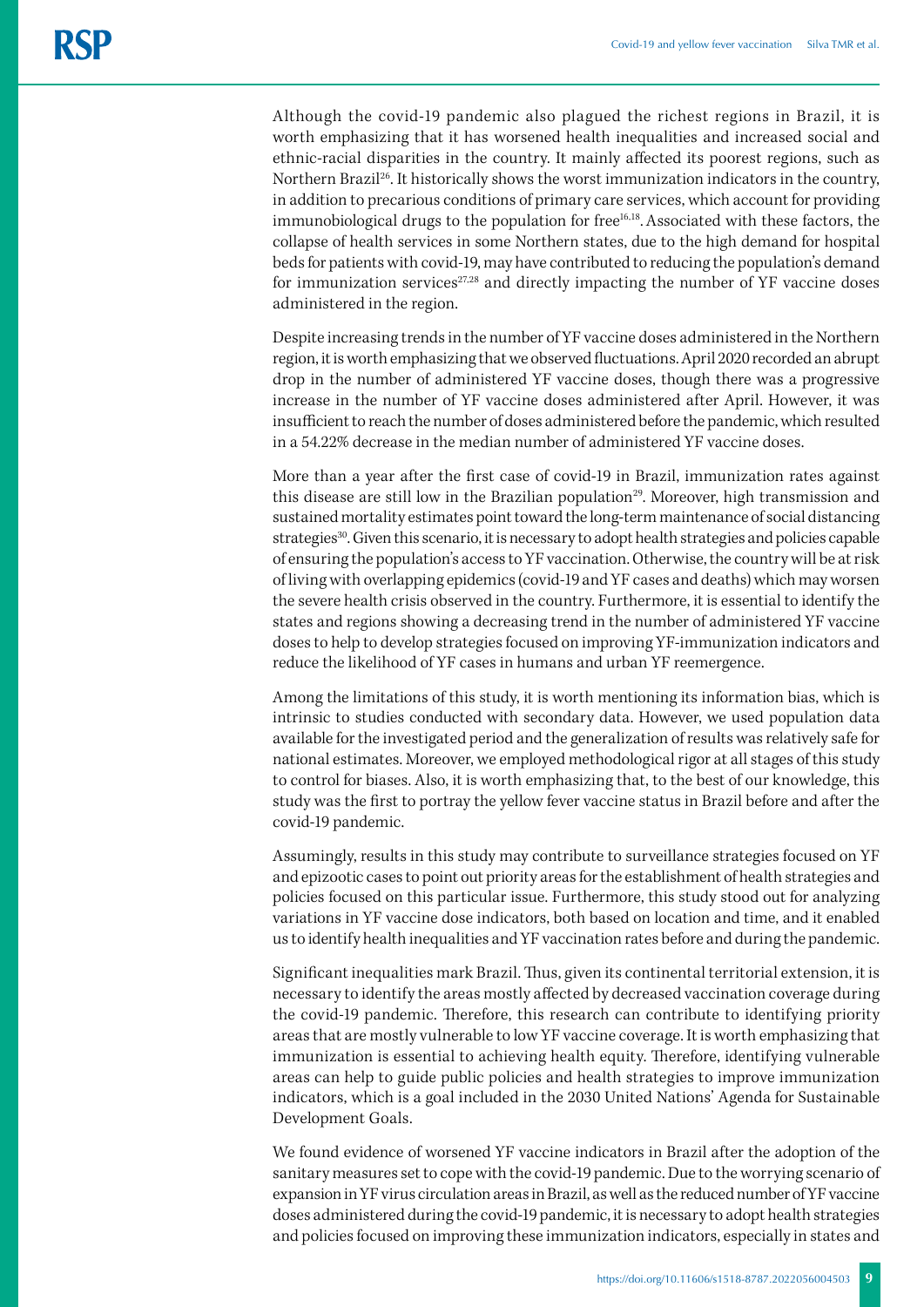regions in which YF or epizootic cases were identified. Furthermore, it is imperative to identify areas showing the worst immunization indicators to support surveillance actions and public policies, as well as to reduce inequalities.

# **REFERENCES**

- 1. Organização Pan-Americana da Saúde. O programa de imunização no contexto da pandemia da COVID-19; versão 2. Washington, DC: OPAS; 2020 [cited 2020 Jul 24]. Available from: https://iris.paho.org/handle/10665.2/52102
- 2. Saxena S, Skirrow H, Bedford H. Routine vaccination during covid-19 pandemic response. BMJ. 2020;369:m2392. https://doi.org/10.1136/bmj.m2392
- 3. World Health Organization. Framework for decision-making: implementation of mass vaccination campaigns in the context of COVID-19: interim guidance. Geneva (CH): WHO; 2020 [cited 2021 Apr 5]. Available from: [https://www.who.int/publications/i/item/WHO-2019](https://www.who.int/publications/i/item/WHO-2019-nCoV-Framework_Mass_Vaccination-2020.1) [nCoV-Framework\\_Mass\\_Vaccination-2020.1](https://www.who.int/publications/i/item/WHO-2019-nCoV-Framework_Mass_Vaccination-2020.1)
- 4. World Health Organization. Second round of the national pulse survey on continuity of essential health services during the COVID-19 pandemic. Geneva (CH): WHO; 2021 [cited 2021 Jun 25]. Annex 1: National pulse survey on continuity of essential health services during the COVID-19 pandemic; p.65-86. Available from: https://www.who.int/publications/i/item/WHO-2019-nCoV-EHS-continuity-survey-2021.1
- 5. Silva LLS, Lima AFR, Polli DA, Razia PFS, Pavão LFA, Cavalcanti MAFH, et al. Social distancing measures in the fight against COVID-19 in Bazil: description and epidemiological analysis by state. Cad Saude Publica. 2020;36(9):e00185020. https://doi.org/10.1590/0102-311X00185020
- 6. Gaythorpe K, Abbas K, Huber J, Karachaliou A, Thakkar N, Woodruff K, et al. Health impact of routine immunisation service disruptions and mass vaccination campaign suspensions caused by the COVID-19 pandemic: multimodel comparative analysis of disruption scenarios for measles, meningococcal A, and yellow fever vaccination in 10 low- and lower middle-income countries. medRxiv [Preprint] 2021 [posted 2021 Jan 26]. https://doi.org/10.1101/2021.01.25.21250489
- 7. Figueiredo PO, Stoffella-Dutra AG, Costa GB, Oliveira JS, Amaral CD, Santos JD, et al. Re-emergence of yellow fever in Brazil during 2016-2019: challenges, lessons learned, and perspectives. Viruses. 2020;12(11):1233.<https://doi.org/10.3390/v12111233>
- 8. Gaythorpe KA, Hamlet A, Jean K, Ramos DG, Cibrelus L, Garske T, et al. The global burden of yellow fever. Elife. 2021;10:e64670. https://doi.org/10.7554/eLife.64670
- 9. Chen LH, Wilson ME. Yellow fever control: current epidemiology and vaccination strategies. Trop Dis Travel Med Vaccines. 2020;6:1. https://doi.org/10.1186/s40794-020-0101-0
- 10. Cavalcante KRLJ, Tauil PL. Epidemiological characteristics of yellow fever in Brazil, 2000-2012. Epidemiol Serv Saude. 2016;25(1):11-20. <https://doi.org/10.5123/S1679-49742016000100002>136/2019/SVS/MS
- 11. Ministério da Saúde (BR), Secretaria de Vigilância em Saúde, Departamento de Vigilância das Doenças Transmissíveis. Anexo: Orientações técnico-operacionais para implantação da vacina febre amarela (atenuada), nas áreas sem recomendação de vacinação e atualização das indicações da vacina no Calendário Nacional de Vacinação. Brasília, DF; 2020 [cited 2021 Jun 28]. 17 p.<https://sbim.org.br/images/files/ms-sei-implantacao-da-vfa-dose-de-reforco.pdf>
- 12. Melo CFCA, Vasconcelos PFC, Alcantara LCJ, Araujo WN. The obscurance of the greatest sylvatic yellow fever epidemic and the cooperation of the Pan American Health Organization during the COVID-19 pandemic. Rev Soc Bras Med Trop. 2020;53:e20200787. https://doi.org/10.1590/0037-8682-0787-2020
- 13. Ministério da Saúde (BR), Secretaria de Vigilância em Saúde, Coordenação Geral de Vigilância das Arboviroses. Situação epidemiológica da febre amarela no monitoramento 2019/2020. Bol Epidemiol. 2020 [cited 2021 Jun 28];51(1):1-19. Available from: https://www.rets.epsjv.fiocruz. br/sites/default/files/arquivos/biblioteca/boletim-epidemiologico-svs-01.pdf
- 14. Kraemer MUG, Faria NR, Reiner RC Jr, Golding N, Nikolay B, Stasse S, et al. Spread of yellow fever virus outbreak in Angola and the Democratic Republic of the Congo 2015-16: a modelling study. Lancet Infect Dis. 2017;17(3):330-8. https://doi.org/10.1016/S1473-3099(16)30513-8